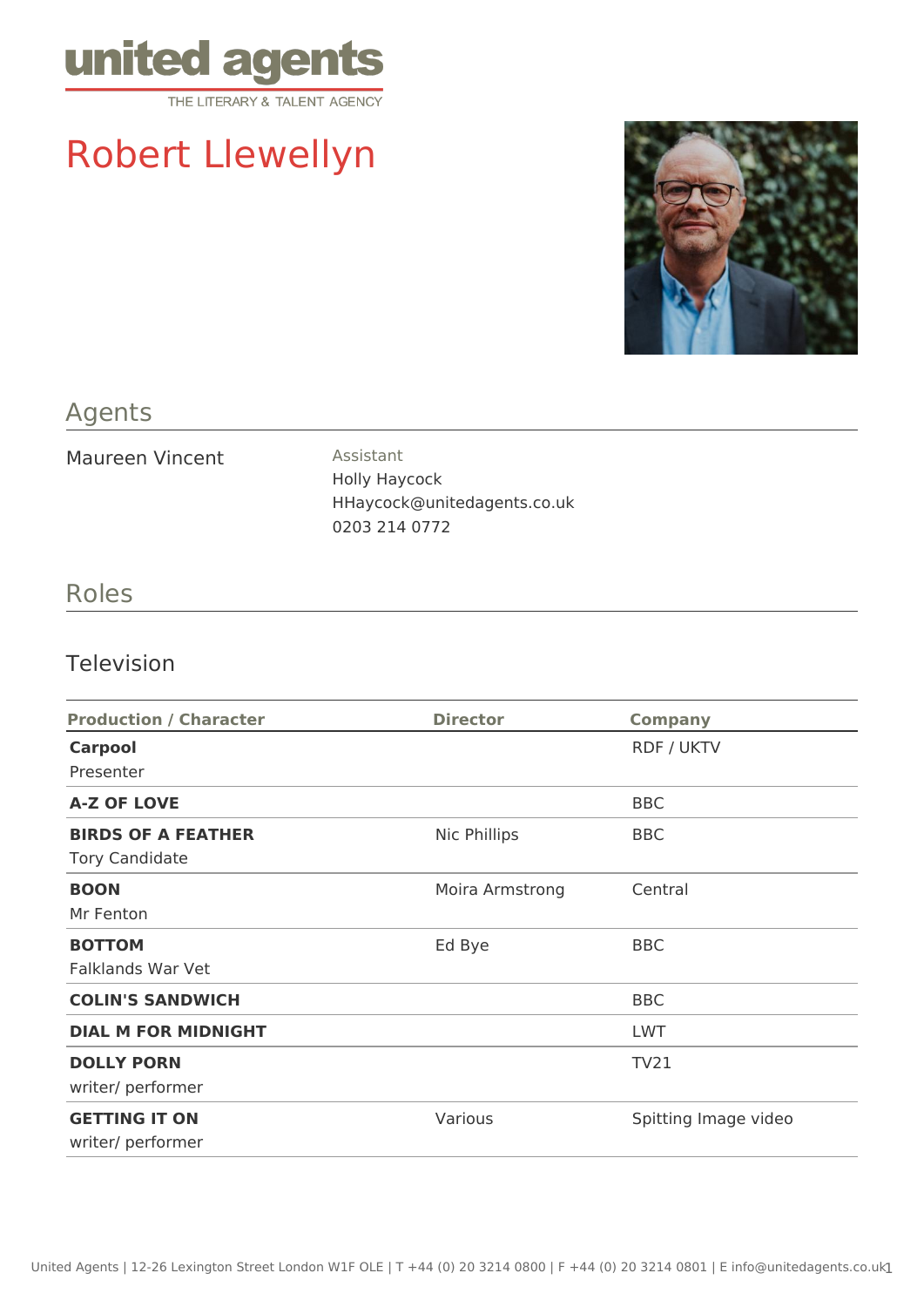| <b>Production / Character</b>               | <b>Director</b>   | <b>Company</b>         |
|---------------------------------------------|-------------------|------------------------|
| <b>GOD'S MILLIONS</b>                       |                   | <b>Reef Television</b> |
| Presenter                                   |                   |                        |
| <b>GRUSCHKO</b>                             | <b>Tony Smith</b> | <b>BBC</b>             |
| Petrakov                                    |                   |                        |
| <b>HEAD OVER HEELS</b>                      |                   | <b>BBC</b>             |
| <b>HOLLYWOOD SCIENCE</b>                    | Various           | Channel 5              |
| two series                                  |                   |                        |
| <b>HOW DO THEY DO IT?</b>                   | Various           | Channel 4              |
| <b>Six Series</b>                           |                   |                        |
| <b>I CAMCORDER</b>                          | Various           | Channel 4              |
| <b>IT212</b>                                |                   |                        |
| <b>JOKING APART</b>                         |                   | <b>BBC</b>             |
| <b>JONATHON ROSS</b>                        |                   | Channel 4              |
| <b>KYTV</b>                                 | John Kilby        | <b>BBC</b>             |
| <b>LIVE FROM LONDON</b>                     | Various           | Cable                  |
| M.I. HIGH                                   | Various           | <b>BBC</b>             |
| Prime Minister                              |                   |                        |
| <b>MORNIN' SARG</b>                         |                   | <b>BBC</b>             |
| <b>MURDER MOST HORRID</b>                   | <b>Tony Dow</b>   | <b>BBC</b>             |
| <b>Taxi Driver</b>                          |                   |                        |
| <b>PARALLEL 9</b>                           |                   | <b>BBC</b>             |
| <b>RED DWARF</b>                            | Various           | <b>BBC</b>             |
| <b>Ten Series</b>                           |                   |                        |
| <b>RED DWARF USA</b>                        | Various           | <b>NBC</b>             |
| Kryten                                      |                   |                        |
| <b>RORY BREMNER</b>                         |                   | <b>BBC</b>             |
| <b>SCRAPHEAP CHALLENGE</b>                  | Various           | Channel 4              |
| Presenter / ten series                      |                   |                        |
| <b>SMITH AND JONES</b>                      | Chris Bold        | <b>BBC</b>             |
| <b>THE CORNERHOUSE</b>                      | Don Coutts        | Channel 4              |
| wrote, produced and performed               |                   |                        |
| <b>THE JOEYS</b>                            | Various           | Toured UK and Europe   |
| wrote and performed                         |                   |                        |
| <b>THE POSSE</b>                            |                   | Channel 4              |
| Script Editor                               |                   |                        |
| THE RECONSTRUCTED HEART<br>writer/performer |                   |                        |
| <b>TOP TRUMPS</b>                           |                   | Lion Television Ltd    |
| Presenter                                   |                   |                        |
|                                             |                   |                        |